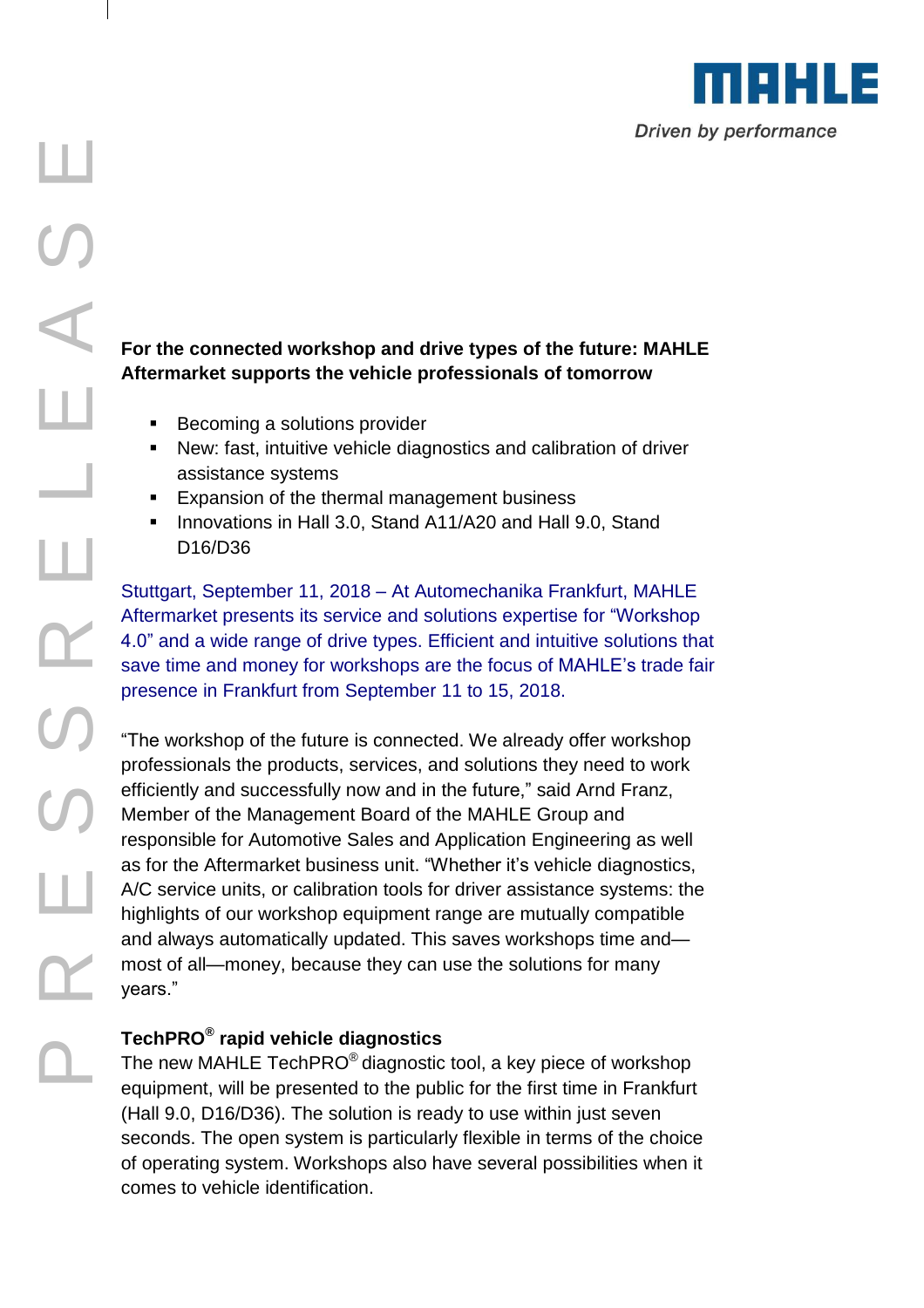

# The R Dig The assement of the R E S and The Set time and Sure Control of the Set time and State Control of the After State for After seg state for Ц  $\overline{\phantom{0}}$ T  $\mathsf{\Omega}\mathsf{-}$

щ

#### **Digital solution for calibrating driver assistance systems**

The patent-pending TechPRO ADAS solution is another world premiere: this tool allows workshops to adjust and calibrate driver assistance systems quickly and easily—using just a digital calibration panel. This saves time and money. The tool is continuously updated online and expanded to cover more vehicles. With this intuitive and sustainable solution, MAHLE is setting new benchmarks in this promising product group.

MAHLE Aftermarket's new generation of A/C service units rounds off its set of world premieres. With six new units each from the MAHLE and BRAIN BEE brands, workshops benefit from significantly shorter service times, lower service costs, and an added measure of safety. And there is another advantage for workshop professionals: both the ADAS tool and A/C service units are compatible with TechPRO $^\circ$ .

#### **The right solution for every type of drive**

MAHLE is also bursting with innovation when it comes to spare parts in original quality. "MAHLE is committed to shaping the mobility of the future," explained Arnd Franz. "We are therefore pursuing a dual strategy in terms of drive types: continuing to optimize the combustion engine while also working on making e-mobility more widespread." At Stand A11/A20 in Hall 3.0, MAHLE will therefore present control and power electronics products as well as the MAHLE Group's new range of thermal management solutions that will be available from MAHLE Aftermarket as of 2020. "Now and in the future, thermal management will be strategically important for us. This is not only true in the OE segment but also in the aftermarket, regardless of the type of drive," stated Arnd Franz. "So being able to offer the full range of OE expertise for engine cooling and air conditioning to our aftermarket customers from 2020 will be a milestone for MAHLE."

## **Long-term CareMetix® study**

The CareMetix $^{\circledR}$  cabin air filter also helps to create a healthy and pleasant atmosphere within the vehicle. With its five specific filter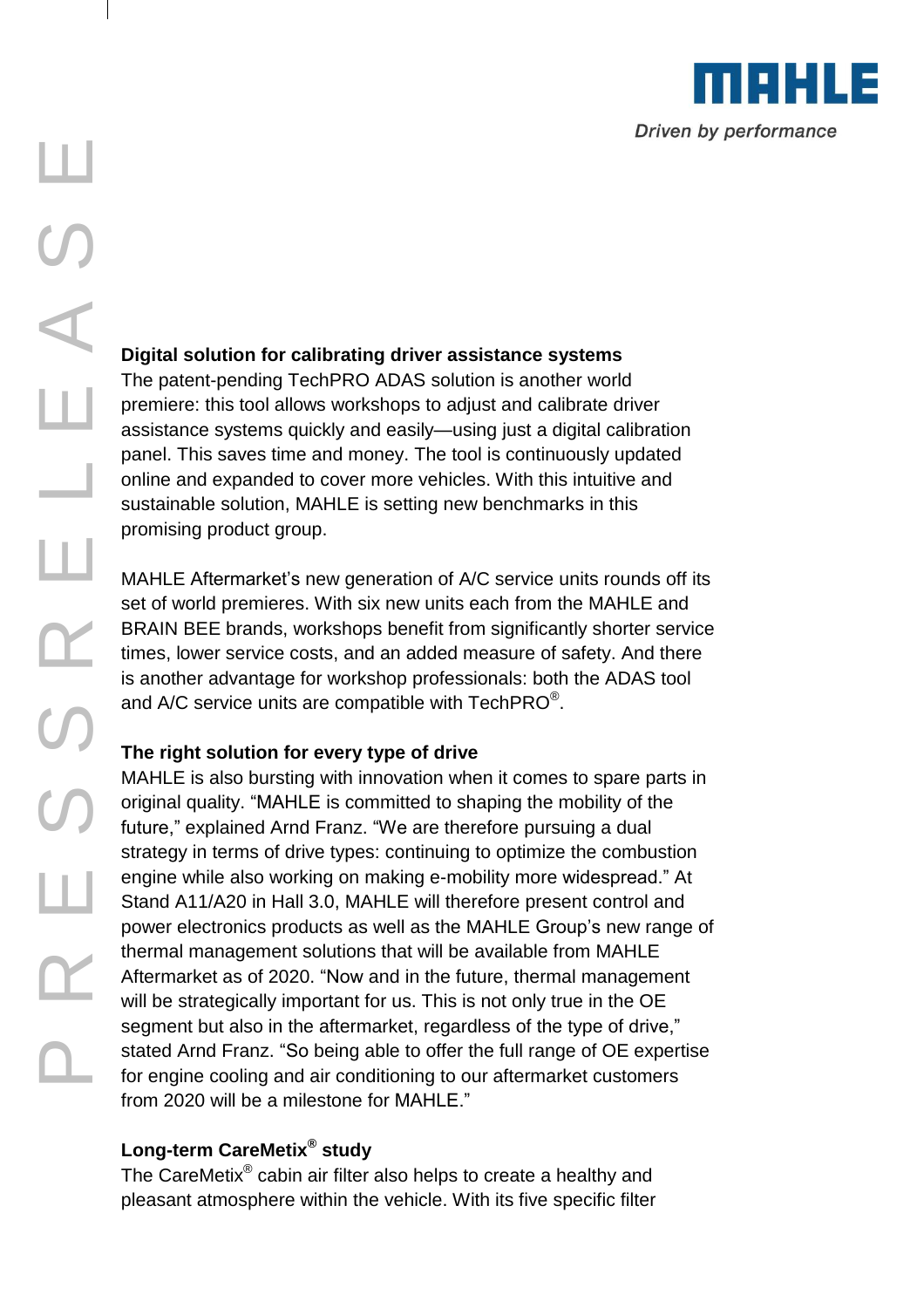

щ

layers, it minimizes the impact on the respiratory system of motorists and passengers. A recently completed long-term study shows that CareMetix $^{\circledR}$  reliably filters out unpleasant odors such as ammonia, as well as pollutants such as sulphur dioxide, even over a long period of time.

## **About MAHLE**

MAHLE is a leading international development partner and supplier to the automotive industry as well as a pioneer for the mobility of the future. The group's product portfolio addresses all the crucial issues relating to the powertrain and air conditioning technology—both for drives with combustion engines and for e-mobility. In 2017, the group generated sales of approximately EUR 12.8 billion with about 78,000 employees and is represented in more than 30 countries with 170 production locations.

# **About MAHLE Aftermarket**

MAHLE Aftermarket, the business unit specializing in spare parts, uses the expertise from the series production of original equipment in its automotive aftermarket product range, and supplies trade, workshop, and engine repair partners. The portfolio also includes products developed by MAHLE Service Solutions for workshop equipment as well as comprehensive services and customized training programs. The full extent of this expertise is found in the MAHLE ORIGINAL, BRAIN BEE, BEHR, CLEVITE, IZUMI, KNECHT FILTER, and METAL LEVE brands.

MAHLE Aftermarket is represented at 25 locations and other sales offices worldwide, with around 1,600 employees. In 2017, the business unit achieved a global sales volume of over EUR 950 million.

# **For further information, contact:**

MAHLE GmbH Bettina Schlegel Corporate Communications | Public Relations Pragstraße 26–46 70376 Stuttgart/Germany